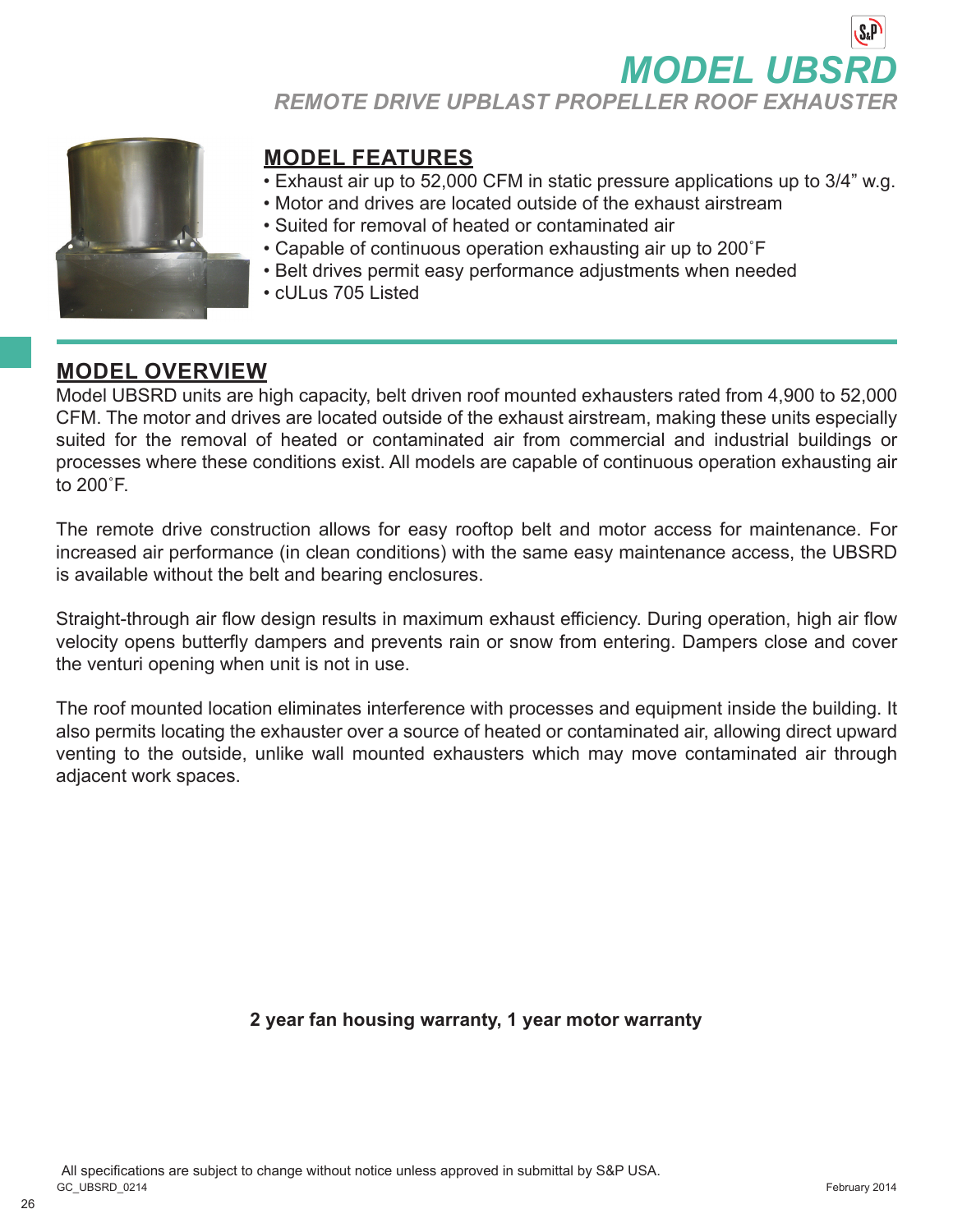

# **CONSTRUCTION/SPECIFICATION CHECKLIST**

### **Panel Assembly**

- Heavy-gauge G90 galvanized steel panel, size 24-60.
- One piece venturi for maximum efficiency and strength.
- Motor mounting plates of heavy-gauge galvanized steel.
- Bearing mounting plates of heavy-gauge galvanized steel.
- Lifting eyes standard for ease of installation.

# **Windband/Butterfly Dampers**

- Heavy-gauge galvanized steel windband.
- Galvanized steel butterfly dampers standard.
- Galvanized rain channel drains water from damper area to roof.
- Galvanized damper shaft rotates in bronze bushing.

# **Propeller**

- Steel hub plate with steel taper lock bushing.
- Die formed, heavy-gauge, epoxy coated, steel blades.

# **Drives**

- Shielded from airstream by galvanized steel enclosure (Optional).
- Sized for minimum 150% of drive horsepower.
- Single belt adjustable pitch sheaves through 3HP.
- Two belt fixed pitch sheaves 5HP through 10HP.
- Adjustable pitch sheaves are optional above 3HP.
- Tilt motor base for belt adjustment.
- Nonstatic, oil resistant v-belts.
- Keyed, turned, ground and polished shafts.

# **Bearings**

- Bearings designed for minimum 200,000 hour life, L50.
- Cast iron self-aligning pillow block ball bearings.
- Bearings are sealed, prelubricated and furnished with relube fittings.

### **Motors**

- Located outside airstream under weather cover.
- Brands are nationally recognized and locally serviced.
- Open drip-proof construction is standard.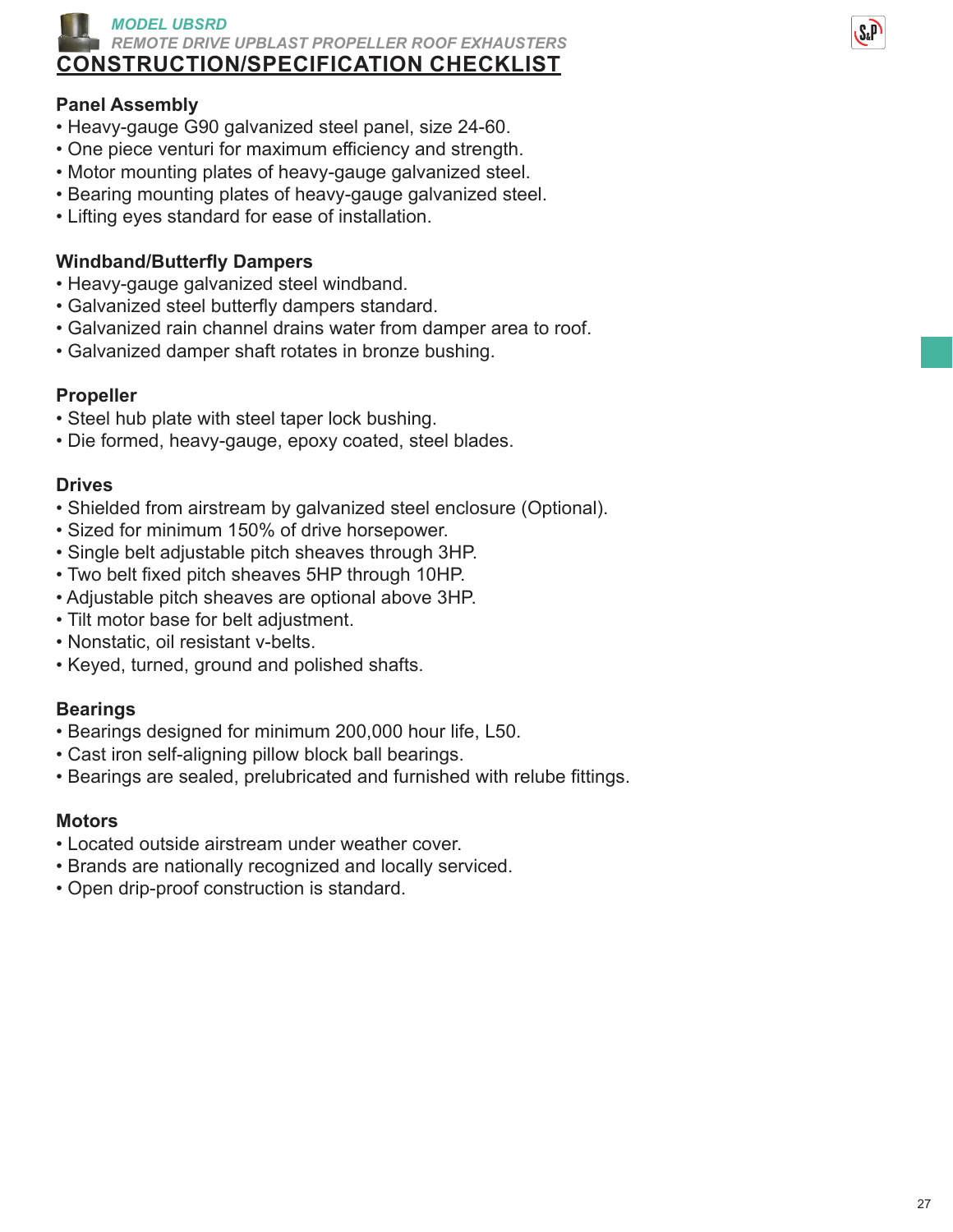

**Roof Curb:** Prefabricated heavy-gauge galvanized steel, welded construction, 12" high with 1-1/2" wood nailer. Options include burglar bars, single and double pitch construction, and additional curb heights.



**Disconnect Switch:** Nonfused safety disconnects are available for all motor sizes in rain-tight or open enclosures.

**Magnetic Latches:** Help reduce damper chatter when the units are not in operation.

**Noninsulated Belt Cover (Belt Tube):** To isolate drive components from airstreams.

**Outlet Guard:** 1/2" x 1" wire mesh guard will prevent birds and other objects from entering fan.

**Propeller Blade Side Safety Guard:** ½ x 1" galvanized wire guard. **Important:** For all nonducted applications, the manufacturer recommends that a safety guard must be installed as a safety precaution for personnel below unit.

**Extended Grease Lines:** Extended grease lines allow fan bearings to be relubricated from the exterior.

**Special Coatings:** Powered roof exhausters often require special coatings for protective and decorative purposes. Available coatings include: Synthetic Resin, Epoxy, and Heresite (air-dried phenolic). Contact your representative or the factory for more information on available coatings and colors.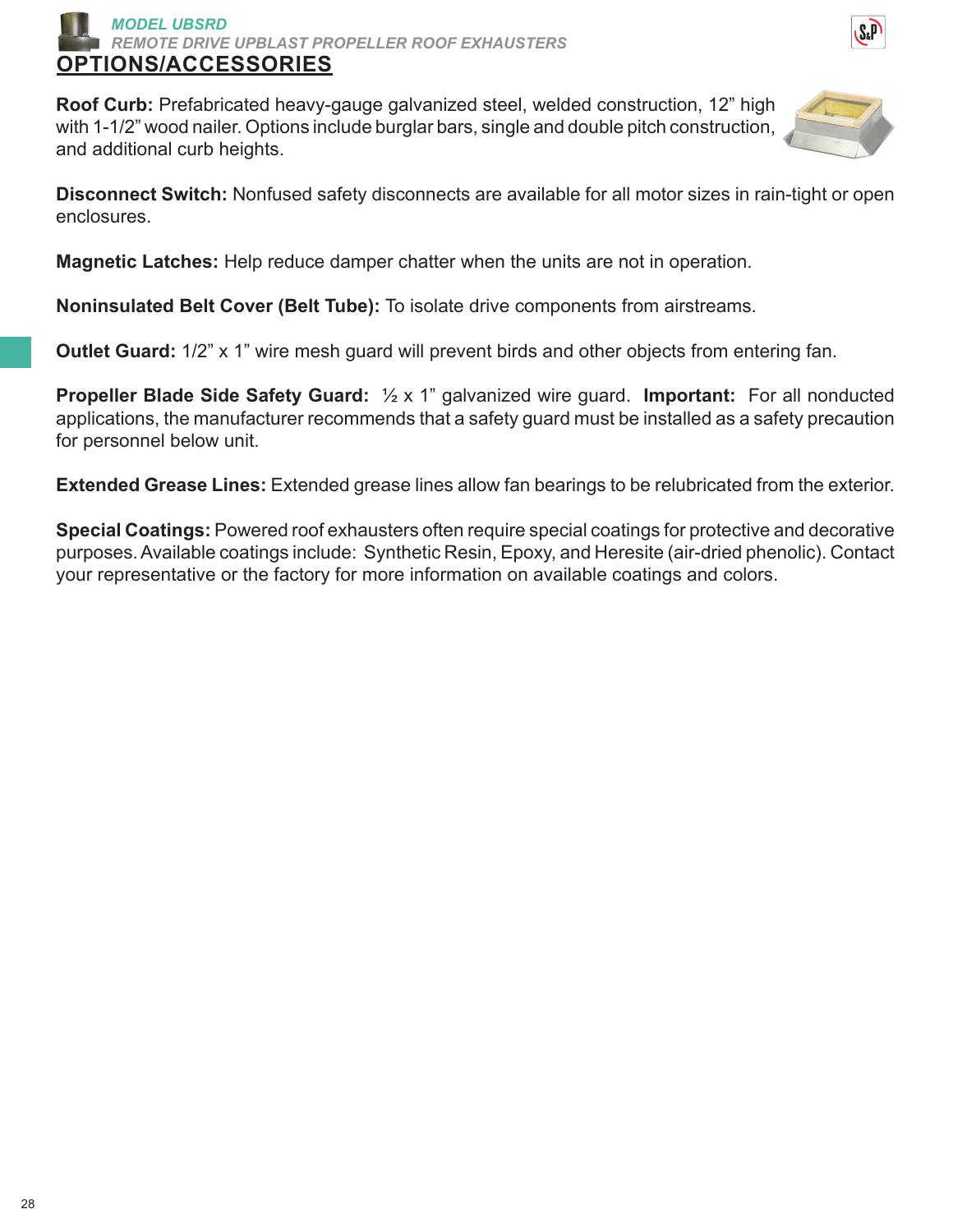

# **MODELS UBSRD-HT & UBSRD-HT** *REMOTE DRIVE UPBLAST PROPELLER ROOF EXHAUSTERS*

*FOR HEAT AND SMOKE REMOVAL*

# **MODEL FEATURES**

- Exhaust air up to 52,000 CFM in static pressure applications up to 3/4" w.g.
- Motor and drives are located outside of the exhaust airstream
- Designed and tested for emergency heat and smoke removal
- Successfully passed heat test of 1000°F for 15 minutes and 500°F for over 4 hours
- Belt drives permit easy performance adjustments when needed
- cULus 705 Listed

# **MODEL OVERVIEW**

Model UBSRD-HT/HT1 has been designed and tested for emergency heat and smoke removal. This design also lends itself to everyday nonemergency high capacity industrial and commercial roof exhaust applications. Model UBSRD-HT/HT1 successfully passed heat test of 1000°F for fifteen (15) minutes, and 500°F for over four (4) hours by an independent testing agency. Model UBSRD-HT/

| <b>Features</b>                                               | UBSRD-HT   UBSRD-HT1 |
|---------------------------------------------------------------|----------------------|
| 165°F (74°C) Fusible Link and<br><b>Spring Damper Lifters</b> |                      |
| Belt tube with heat shield                                    |                      |
| Dual Drives                                                   |                      |
| <b>High Temperature Bearing</b><br>Grease                     |                      |

HT1 exceeds I.R.I (Industrial Risk Insurers) guidelines as "Power Ventilator for Smoke Control Systems."

The heavy-gauge design allows for years of standard commercial use and the dependability required in a fire emergency. The upblast configuration exhausts heat and smoke high above the roof line aiding in the access and capabilities of firefighters. Unlike complete design dependence on gravity vents which are sometimes limited by air temperature and wind velocity, the UBSRD-HT/HT1 in conjunction with gravity vents, will more effectively remove smoke, hot air, and gases when used in a properly designed system. With the UBSRD-HT1 unit, in the event of electrical failure, the 165°F fusible link will activate the spring assisted damper doors to provide gravity ventilation. Fan CFM, sizing and location for both exhaust and supply air are an important part of the overall heat and smoke venting building design needs. Refer to I.R.I., NFPA (National Fire Protection Association), and local fire codes for help in proper system design. Final approval for the complete system design should be authorized by the local authority having jurisdiction.

Fan selections are available in 24, 30, 36, 42, 48, 54 and 60 inch sizes. Horsepower and CFM range to 52,000 CFM and 10HP. Units are tested in accordance with AMCA Standard 301 (sound) and AMCA 210 (air) in an AMCA certified laboratory. Every unit is completely assembled and factory tested for quality assurance prior to shipment.

### **1 year fan housing warranty, 1 year motor warranty**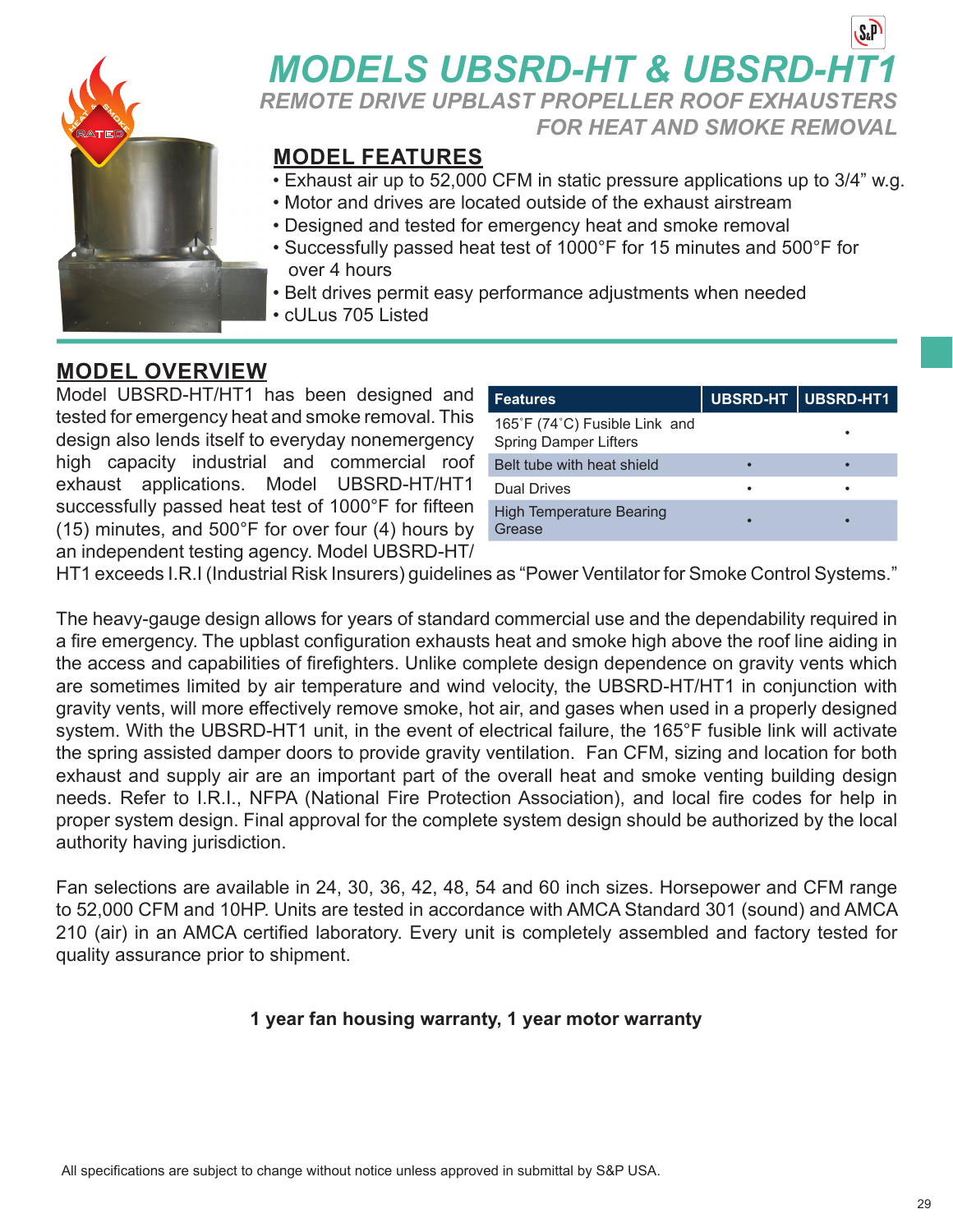

*MODELS UBSRD-HT & UBSRD-HT1*

*REMOTE DRIVE UPBLAST PROPELLER ROOF EXHAUSTERS FOR HEAT AND SMOKE REMOVAL*

# **CONSTRUCTION/SPECIFICATION CHECKLIST**



- 1. Successfully heat tested by independent laboratory for;
	- (a) 1000°F for 15 minutes.
- (b) 500°F for minimum 4 hours.
- 2. All ferrous construction in airstream.
- 3. 165°F fusible link in damper spring mechanism (HT1 unit only).
- 4. Motor out-of-airstream design.
- 5. Belt & bearings enclosed in ventilated housing.
- 6. Minimum dual groove drive/belt combination.
- 7. Shaft heat slinger.
- 8. Belt tube and cover standard.
- 9. Die formed, heavy-gauge, epoxy coated, steel blades.
- 10. High temp grease.

#### **Drives**

Motors, bearings and belt are shielded from the airstream by a sheet metal enclosure, with cooling provided by fresh outside air. Drives are fixed, sized for a minimum 150% of drive horsepower. Drives are minimum dual groove sheaves. Adjustable sheaves are available as an option. Bearings are heavy-duty cast iron, pillow block with relubricable fittings. Standard bearings are designed for minimum 200,000 hour, L50 life. All shafts are turned, ground and polished steel coated with an anti-rust compound to resist corrosion.

#### **Electrical Power**

Electrical power should be independent of the general building. Wiring requires special, heat resistant qualities as determined by local fire codes. Switching should always be arranged so that automatic start-up can be achieved through safety devices such as, but not limited to, sprinkler systems and smoke or heat sensors.

#### **High Temperature Option**

#### **500ºF (260ºC) for a minimum of 4 hours**

#### **1000ºF (538ºC) for a minimum of 15 minutes**

This construction exceeds specifications for IRI requirements of 500°F (260°C) air for a minimum of 4 hours and the SBCCI "Standard Fire Prevention Code" requirements of 1000ºF (538ºC) for a minimum of 15 minutes in emergency smoke removal applications. In addition, this construction exceeds British Standards 7346 Class B (250ºC for 2 hours), Class C (300ºC for 15 minutes), and Class D (300ºC for 1 hour) temperature requirements. Temperature ratings tested in accordance to UL smoke control systems.

# **OPTIONS/ACCESSORIES**

**Roof Curb:** Prefabricated heavy-gauge galvanized steel, welded construction, 12" high with 1-1/2" wood nailer. Options include burglar bars, single and double pitch construction, and additional curb heights.



**Disconnect Switch:** Nonfused safety disconnects are available for all motor sizes in rain-tight or open enclosures.

**Outlet Guard:** 1/2" x 1" wire mesh guard will prevent birds and other objects from entering fan.

**Propeller Blade Side Safety Guard:** ½ x 1" galvanized wire guard. **Important:** For all nonducted applications, the manufacturer recommends that a safety guard must be installed as a safety precaution for personnel below unit.

**Special Coatings:** Powered roof exhausters often require special coatings for protective and decorative purposes. Available coatings include: Synthetic Resin, Epoxy, and Heresite (air-dried phenolic). Contact your representative or the factory for more information on available coatings and colors.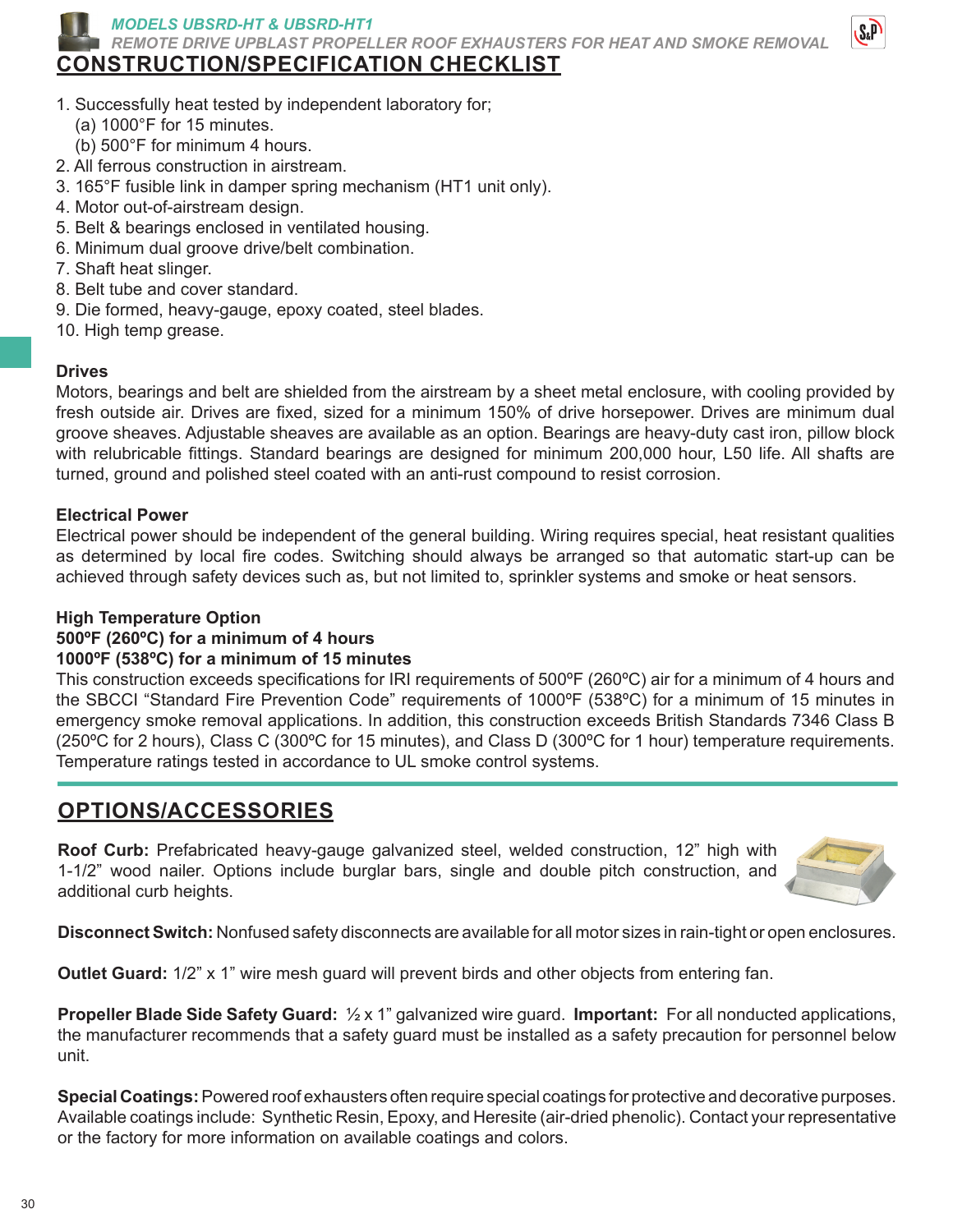

#### *MODELS UBSRD, UBSRD-HT & UBSRD-HT1*

*REMOTE DRIVE UPBLAST PROPELLER ROOF EXHAUSTERS*

### **PERFORMANCE DATA**

|              | <b>Motor</b><br><b>HP</b> | <b>RPM</b> | Max.<br><b>BHP</b> | <b>Sones</b><br>@.375 | CFM @ Static Pressure in Inches of Water |       |       |             |       |       |       |       |       |       |       |
|--------------|---------------------------|------------|--------------------|-----------------------|------------------------------------------|-------|-------|-------------|-------|-------|-------|-------|-------|-------|-------|
| <b>Model</b> |                           |            |                    |                       | 0.000                                    | 0.100 | 0.125 | 0.150       | 0.200 | 0.250 | 0.300 | 0.375 | 0.500 | 0.625 | 0.750 |
| 24L          | 1/2                       | 989        | 0.55               | 17                    | 6153                                     | 5747  | 5645  | 5511        | 5244  | 4977  |       |       |       |       |       |
|              | 3/4                       | 1123       | 0.82               | 22                    | 6987                                     | 6629  | 6539  | 6435        | 6227  | 6019  | 5761  | 5373  |       |       |       |
|              | 1                         | 1233       | 1.1                | 23                    | 7671                                     | 7345  | 7263  | 7179        | 7012  | 6845  | 6614  | 6267  | 5580  |       |       |
|              | $1 - 1/2$                 | 1415       | 1.65               | 28                    | 8800                                     | 8516  | 8445  | 8374        | 8231  | 8089  | 7920  | 7667  | 7163  | 6593  |       |
|              | 3/4                       | 850        | 0.82               | 17                    | 10257                                    | 9359  | 9134  | 8795        | 8118  | 7440  |       |       |       |       |       |
|              | $\mathbf{1}$              | 931        | 1.1                | 21                    | 11224                                    | 10426 | 10227 | 9950        | 9396  | 8842  | 7950  | 6611  |       |       |       |
| 30L          | $1 - 1/2$                 | 1065       | 1.65               | 25                    | 12847                                    | 12189 | 12024 | 11814       | 11394 | 10974 | 10397 | 9531  | 7404  |       |       |
|              | $\overline{2}$            | 1180       | 2.2                | 29                    | 14235                                    | 13675 | 13535 | 13350       | 12979 | 12608 | 12176 | 11529 | 10119 |       |       |
|              | 2                         | 1286       | 2.2                | 34                    | 13082                                    | 12604 | 12484 | 12364       | 12125 | 11886 | 11594 | 11156 |       |       |       |
| 30H          | $\sqrt{3}$                | 1470       | 3.3                | 47                    | 14959                                    | 14541 | 14436 | 14331       | 14122 | 13912 | 13690 | 13357 | 12706 |       |       |
|              | 5                         | 1736       | 5.5                | 49                    | 17664                                    | 17310 | 17221 | 17132       | 16955 | 16778 | 16601 | 16335 | 15874 | 15322 | 14697 |
|              | $\overline{1}$            | 641        | 1.1                | 21                    | 13232                                    | 12196 | 11937 | 11622       | 10991 | 10361 | 6217  |       |       |       |       |
|              | $1 - 1/2$                 | 727        | 1.65               | 25                    | 15018                                    | 14137 | 13917 | 13661       | 13148 | 12636 | 11969 | 10969 |       |       |       |
| 36L          | $\overline{c}$            | 810        | 2.2                | 29                    | 16726                                    | 15936 | 15738 | 15516       | 15071 | 14626 | 14145 | 13423 |       |       |       |
|              | 3                         | 926        | 303                | 36                    | 19128                                    | 18437 | 18264 | 18080       | 17713 | 17345 | 16943 | 16340 | 15239 |       |       |
|              | $\mathbf{3}$              | 1016       | 3.3                | 41                    | 19050                                    | 18274 | 18080 | 17870       | 17449 | 17029 | 16556 | 15846 | 14267 | 12076 |       |
| 36H          | 5                         | 1205       | 5.5                | 57                    | 22599                                    | 21945 | 21781 | 21615       | 21282 | 20950 | 20583 | 20032 | 19094 | 17763 | 16282 |
|              | 1                         | 495        | 1.1                | 23                    | 15823                                    | 13994 | 13537 | 12974       | 11847 |       |       |       |       |       |       |
|              | $1 - 1/2$                 | 562        | 1.65               | 28                    | 17965                                    | 16347 | 15942 | 15487       | 14576 | 13666 |       |       |       |       |       |
| 42L          | $\overline{\mathbf{c}}$   | 623        | 2.2                | 35                    | 19920                                    | 18453 | 18086 | 17707       | 16950 | 16192 |       |       |       |       |       |
|              | 3                         | 711        | 3.3                | 38                    | 22724                                    | 21438 | 21116 | 20801       | 20170 | 19539 | 18804 | 17702 |       |       |       |
|              | 5                         | 784        | 4.5                | 42                    | 25056                                    | 23890 | 23598 | 23310       | 22733 | 22157 | 21549 | 20638 | 18853 |       |       |
|              | 5                         | 1004       | 5.5                | 50                    | 26457                                    | 25702 | 25513 | 25288       | 24839 | 24389 | 23890 | 23141 | 21942 | 20643 | 18996 |
| 42H          | $7 - 1/2$                 | 1155       | 7.88               | 53                    | 30440                                    | 29784 | 29620 | 29454       | 29121 | 28788 | 28339 | 27665 | 26596 | 25568 | 24449 |
|              | $1 - 1/2$                 | 460        | 1.65               | 22                    | 21919                                    | 19765 | 19227 | 18470       | 16957 | 15444 |       |       |       |       |       |
|              | $\overline{2}$            | 514        | 2.2                | 23                    | 24507                                    | 22581 | 22100 | 21504       | 20311 | 19119 |       |       |       |       |       |
| 48L          | 3                         | 579        | 3.3                | 26                    | 27616                                    | 25907 | 25480 | 25004       | 24053 | 23102 | 21872 | 20026 |       |       |       |
|              | 5                         | 670        | 5.1                | 33                    | 31937                                    | 30459 | 30090 | 29721       | 28982 | 28243 | 27308 | 25905 | 23195 | 20385 |       |
|              | 5                         | 791        | 5.5                | 40                    | 32797                                    | 30939 | 30474 | 30136       | 29461 | 28786 | 27950 | 26696 | 24225 |       |       |
| 48H          | $7 - 1/2$                 | 908        | 8.25               | 48                    | 37629                                    | 35906 | 35475 | 35172       | 34565 | 33958 | 33369 | 32486 | 30522 | 28440 |       |
|              | 10                        | 970        | 10.1               | 50                    | 40214                                    | 38602 | 38199 | 37896       | 37289 | 36682 | 36131 | 35305 | 33727 | 31778 | 29735 |
|              | $1 - 1/2$                 | 402        | 1.65               | 16                    | 24586                                    | 21026 | 20136 |             |       |       |       |       |       |       |       |
|              | 2                         | 442        | 2.2                | 17                    | 27060                                    | 23788 | 22970 | 21627 18942 |       | 16256 |       |       |       |       |       |
| 54L          | $\mathfrak{S}$            | 504        | 3.3                | 19                    | 30851                                    | 27673 | 26879 | 26109       | 24570 | 23031 | 20309 | 16227 |       |       |       |
|              | 5                         | 600        | 5.5                | 25                    | 36726                                    | 33989 | 33305 | 32818       | 31844 | 30870 | 29178 | 26640 | 20018 |       |       |
|              | 3                         | 633        | 3.3                | 37                    | 30726                                    | 28700 | 28194 | 27748       | 26856 | 25964 | 24765 | 22967 |       |       |       |
|              | 5                         | 771        | 5.5                | 51                    | 37430                                    | 35799 | 35391 | 34990       | 34187 | 33385 | 32652 | 31553 |       |       |       |
| 54H          | $7 - 1/2$                 | 882        | 8.25               | 54                    | 42804                                    | 41386 | 41032 | 40659       | 39912 | 39165 | 38537 | 37596 | 35925 |       |       |
|              | 10                        | 939        | 10.5               | 57                    | 45565                                    | 44233 | 43900 | 43553       | 42858 | 42163 | 41533 | 40589 | 39167 | 37334 | 35314 |
| 60L          | 3                         | 418        | 3.3                | 24                    | 37362                                    | 33644 | 32715 | 31036       | 27677 | 24318 | 21876 | 18214 |       |       |       |
|              | 5                         | 495        | 5.49               | 26                    | 44233                                    | 41132 | 40357 | 39495       | 37771 | 36047 | 32622 | 27485 | 22405 |       |       |
|              | $7 - 1/2$                 | 555        | 8.15               | 35                    | 50459                                    | 47741 | 47062 | 46356       | 44943 | 43530 | 41464 | 38364 | 30821 | 26382 |       |
|              | 3                         | 564        | 3.3                | 37                    | 36030                                    | 33791 | 33231 | 32388       | 30702 | 29016 |       |       |       |       |       |
|              | $\overline{5}$            | 664        | $5.5\,$            | 47                    | 42397                                    | 40441 | 39952 | 39405       | 38310 | 37216 | 35553 | 33058 |       |       |       |
| 60H          | $7 - 1/2$                 | 744        | 8.25               | 51                    | 47555                                    | 45805 | 45368 | 44965       | 44160 | 43354 | 41982 | 39924 | 36140 | 32640 | 27799 |
|              | $10$                      | 817        | 10.5               | 54                    | 52173                                    | 50579 | 50180 | 49803       | 49048 | 48293 | 47339 | 45907 | 42619 | 39077 | 35879 |

Performance shown is for roof ventilators for installation type A: Free inlet, Free outlet. The power rating (BHP) does not include drive losses. Performance ratings do not include the effects of appurtenances in the airstream.

Sound ratings are loudness values in fan sones at 5 feet (1.5m) in a hemispherical free field calculated per AMCA Standard 301. Values are for installation type A: Free inlet fan sone levels.



Due to air stream cooling, the motor loading into the service factor shown does not overheat the motor and is within NEMA recommended limits. BHP at most static pressure points is less than the maximum power shown - in many cases substantially less. Please refer to the Optisizer Selection Program for additional sound data and for selections at other static pressures, and to see the exact BHP for your selection.